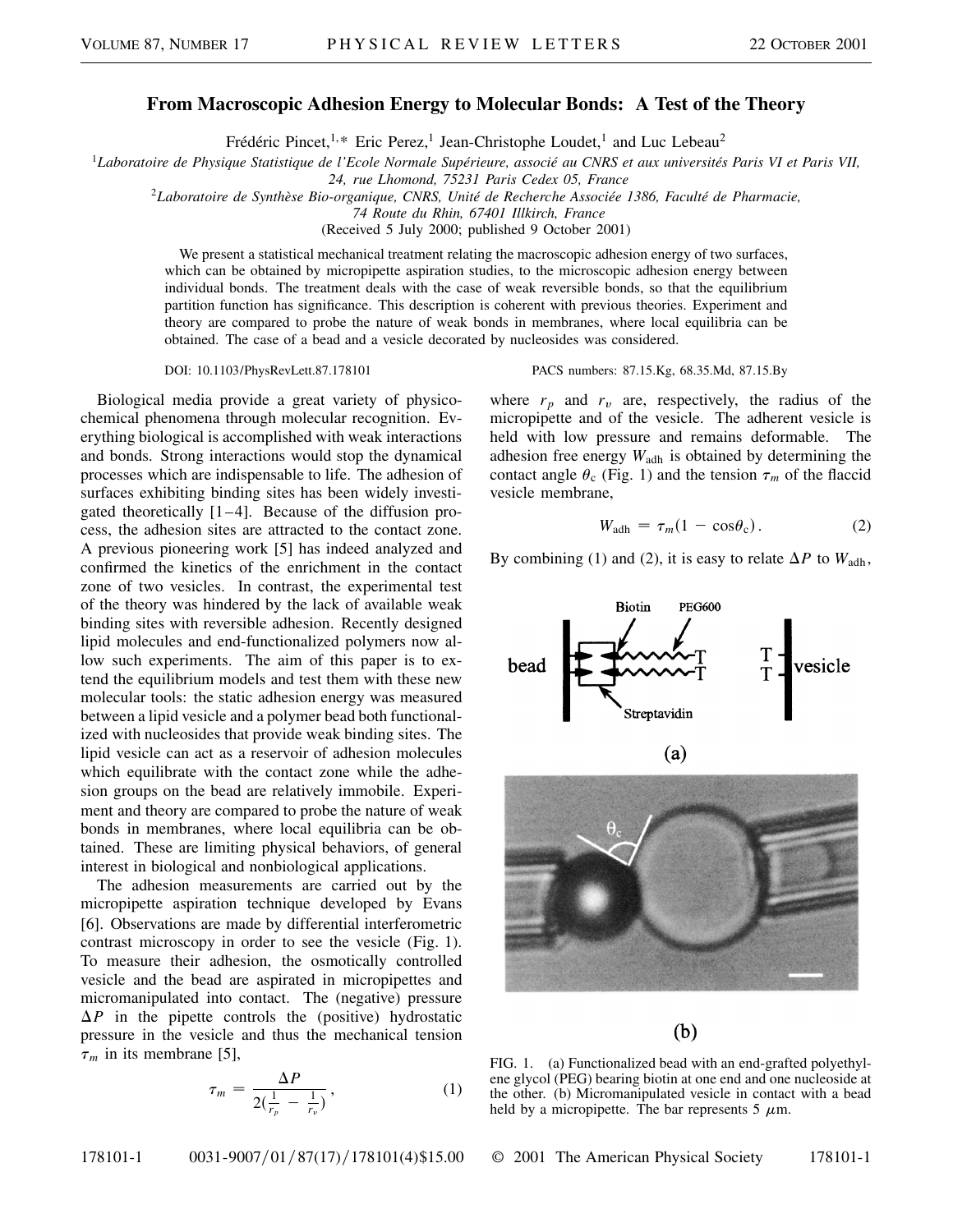$$
\Delta P = C \cdot W_{\text{adh}}\,,\tag{3}
$$

where *C* depends only on the geometry of the system,

$$
C = \frac{2(\frac{1}{r_p} - \frac{1}{r_v})}{1 - \cos \theta_c}.
$$
 (4)

The measurement of  $\theta_c$  was numerically deduced from geometrical parameters as indicated by Evans [7]. Following Eq. (3), the slope of  $\Delta P$  as a function of *C* is  $W_{\text{adh}}$ .

Lipids carrying one nucleoside (adenosine, *A*, or thymidine, *T*) as a polar headgroup were synthesized [8]. Giant vesicles were formed by hydrating a lipid mixture stearoyl-oleoyl phosphocholine (SOPC)/nucleoside lipid  $(9/1)$  in 320 mOsm sucrose solution [9,10]. The vesicle suspension was added to an aqueous glucose solution chamber of a slightly higher osmolarity (360 mOsm) than that of the vesicle in order to deflate it and make it micromanipulable.

Superavidin coated polystyrene beads were purchased from Bangs Labs. The average area per attachment site for biotin was between 50 and 180 nm<sup>2</sup> [11]. In order to coat them with nucleosides, a polyethyleneglycol (PEG) spacer arm (containing 14 ethyleneoxide units) was dissymmetrically functionalized at one end with biotin, and at the other end with *A* or *T* (Fig. 1) [8]. The beads were incubated in water (50  $\mu$ g/ml) with one of these heterobifunctionalized PEG arms  $(1 \text{ mg/ml})$  for one day. The contact angle was measured for several tension values of the flaccid vesicle membrane by decreasing the aspiration and then increasing it in order to check for the reversibility of the adhesion. This decreasing/increasing aspiration process was repeated several times on the same vesicle/bead couple, and it was indeed observed that this adhesion was reversible within the experimental error [12].

Four adhesion situations were investigated: bead *A*– vesicle *A*, bead *T*–vesicle *T*, bead *T*–vesicle *A*, and bead *A*–vesicle *T*. A control experiment was performed in which the vesicle was made of only SOPC and adhered to a *T*-coated bead. It gives the nonspecific contribution  $W_{\text{nspe}}$  to the adhesion.

Figure 2 shows the aspiration pressure as a function of C [cf. Eq. (4)] for these cases. According to Eq. (3), the slopes in Fig. 2 are equal to *W*adh. The values of *W*adh are independent of the vesicle size. The specific adhesion energies  $W_{\text{spe}}$  are given by  $W_{\text{spe}} = W_{\text{adh}} - W_{\text{nspe}}$ (cf. Table I).

Given the experimental error, the bead *A*-vesicle *T* and bead *T*-vesicle *A* systems have the same adhesion energy as expected. The specific adhesion energies follow the increasing order:  $W_{\text{spe}}(T/T) \leq W_{\text{spe}}(A/A) \leq W_{\text{spe}}(A/T)$ . This is consistent with the data reported in the literature [13,14]. The short lifetime of the bonds is illustrated by the small fraction of occupied bead sites  $(5%)$  that can be estimated from the specific adhesion energy, the known bond energy, and the bead site density.



FIG. 2. Aspiration pressure as a function of C [cf. Eq. (4)] for a specific interaction and comparison with the nonspecific case  $T/SOPC$  (control). According to Eq. (3), the slopes are equal to  $W_{\text{adh}}$ . The solid lines are fits forced through zero and they roughly represent the adhesion energy. However, the values reported in Table I are averages from fits not forced through zero and in which the increasing pressure is treated separately from the decreasing one. Closed (open) symbols correspond to the increase (decrease) of the aspiration pressure. (a) bead *A*/vesicle *T*, (b) bead *A*/vesicle *A*, (c) bead *T*/vesicle *T*.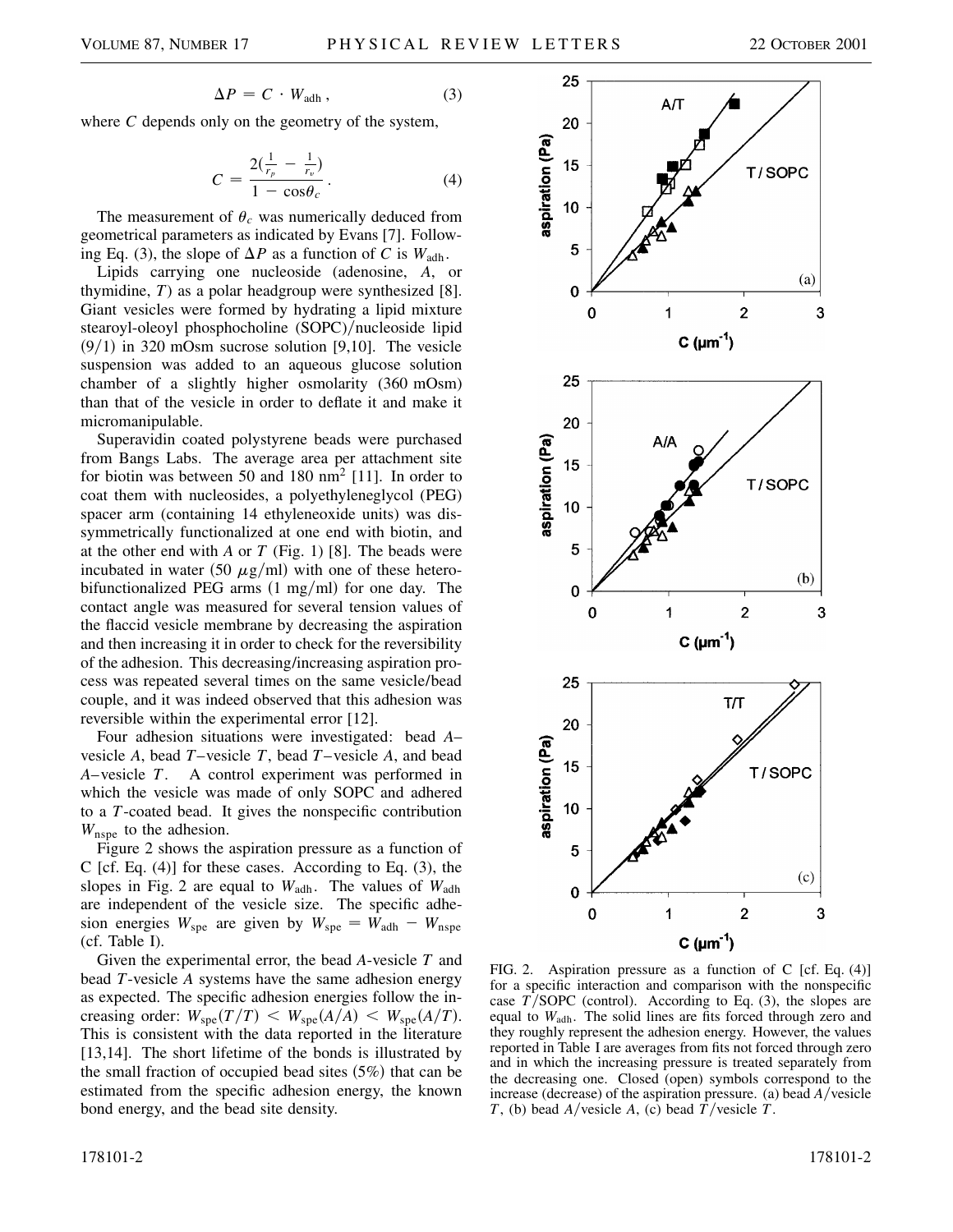TABLE I. Adhesion energy values (W<sub>adh</sub>) averaged as indicated in Fig. 2, from at least two separate experiments and six cycles. The error is  $\pm 1 \times 10^{-6}$  J  $\cdot$  m<sup>-2</sup>. *W*<sub>spe</sub> is equal to  $W_{\text{adh}} - W_{\text{nspe}}$  where  $W_{\text{nspe}}$  is the *T*/PC adhesion energy.

|                                                       | A/T  |      |      | $T/A$ $A/A$ $T/T$ $T/PC$ |     |
|-------------------------------------------------------|------|------|------|--------------------------|-----|
| $W_{\text{adh}}$ (10 <sup>-6</sup> J/m <sup>2</sup> ) | 12.0 | 12.9 | -9.9 | 9.3                      | 8.6 |
| $W_{\rm spe}$ (10 <sup>-6</sup> J/m <sup>2</sup> )    | -3.4 | 4.3  | 1.3  |                          |     |

The expression of  $W_{\text{spe}}$  for stronger bonds has already been derived in the mid 1980s [1,2] but was never experimentally checked. It relates  $W_{\rm spe}$  to the enrichment of the contact zone in adhesion sites,

$$
W_{\rm spe} = (\rho_c - \rho_{\rm nc})k_B T, \qquad (5)
$$

where  $\rho$  is the surface density of sites at the vesicle surface; c refers to the contact zone and nc to the rest of the vesicle.

Here we extend this approach through a microcanonical description that allows one to directly relate  $W_{\text{spe}}$  to the bond energy. We consider a bead with immobile adhesion sites with a density  $1/A<sub>0</sub>$ . This bead interacts with a vesicle of area *AV* displaying *N* mobile sites. We assume that each adhesion site has a field of attraction with an area  $\alpha$ . A vesicle site can be bound to a given bead site if it is located within an area  $\alpha$  around the bead site. Such a vesicle site can have two states, bound or unbound.  $\alpha$  is assumed to be the same for thymidine and adenosine. Finally, we call *Af* the part of the bead surface located in the contact zone *Ac* in which a site of the vesicle can be bound:  $A_f = A_c \alpha / A_0$ . In our case,  $A_f$  is very small as compared to  $A_V$ . In this system, the partition function *Z* is obtained by summing over all the configurations in which *n* sites are in  $A_f$ , and among them, *m* are bound [15],

$$
Z = K \sum_{n=0}^{N} \sum_{m=0}^{n} \frac{N!}{n! (N-n)!} \frac{n!}{m! (n-m)!}
$$
  
 
$$
\times (A_v - A_f)^{N-n} \left(\frac{1}{2}\right)^n A_f^n e^{me_b}, \qquad (6)
$$

where  $e<sub>b</sub>$  is the binding energy and can represent in the more general sense an exchange energy; *K* is independent of  $A_c$ . Because the sites in  $A_f$  can be bound or not bound while the sites out of  $A_f$  have only one state, the factor  $1/2^n$  is necessary to avoid counting twice the ones in  $A_f$ . By summing over *m* and then over *n*, one obtains

$$
Z = K \bigg[ A_v + A_f \bigg( \frac{e^{e_b} - 1}{2} \bigg) \bigg]^N. \tag{7}
$$

Our experiments provide a measurement of  $W_{\text{spe}}$  which is formally equal to [1]

$$
W_{\rm spe} = -\frac{\partial F}{\partial A_{\rm c}}\Big|_{V,T} = k_B T \frac{\partial \ln Z}{\partial A_{\rm c}}\Big|_{V,T}
$$
 (8)

where  $F$  is the free energy and  $A_c$  the contact area, and therefore

where  $\rho_v = N/A_v$ . It is worth noting from Eqs. (7) and (9) it is possible to reobtain exactly Eq. (5) [15]. By using Eq.  $(9)$  one directly obtains  $e<sub>b</sub>$  from the measured specific adhesion energy values provided that  $A_0/\alpha$  is known. As the same grafting technique was used for the *A* and *T* beads,  $A_0/\alpha$  should also be the same in all the cases and is expected to be of the order of  $10^3$ .  $A_0/\alpha = 2100$  gives values that are in closest agreement with the known binding energy values [13,14] (Table II).

Since it generally takes about 15 min for lipids to diffuse around a giant vesicle, it is surprising that for each change of aspiration pressure, the equilibrium seems to be reached in less than a minute. Given  $W_{\text{spe}}$  and Eq. (5), the enrichment is around 1% at the true equilibrium obtained within 15 min. The resulting change in  $W_{\text{spe}}$  is within the experimental error and can be neglected. We have checked it experimentally by measuring for several aspiration pressures the contact angle for 20 min. In this approximation, equilibrium can be obtained locally because of the excess of sites on the vesicle and lateral diffusion does not bring significant change. The local equilibrium time is typically the one needed for a lipid to explore an area  $A_0$ , which is less than a second. This explains the fast equilibrium and also why the observed hysteresis is not stronger than for nonfunctionalized vesicles [16].

In contrast, if there were more sites on the bead or less sites on the vesicle, the diffusion of the vesicle sites towards the contact region would change noticeably the equilibrium time. It may be noted that decreasing the site density on the vesicle would decrease the adhesion energy which is already borderline; beads with a higher site density were not available. One may also note that even though global equilibrium is not achieved, the measured adhesion energy value is not affected beyond the experimental error, and therefore it is possible to obtain, through Eq. (5), the excess of sites at global equilibrium.

 $A_0/\alpha$  is the parameter deduced from the experimental data. The values of  $A_0$  and  $\alpha$  cannot be determined, and we will only briefly discuss them. As a first approximation, we may assume that the bead is saturated with nucleosides which are all accessible. As discussed above,  $A_0$  is then expected to be comprised between 50 and 180  $\text{nm}^2$ , giving

TABLE II. Binding energy values  $e<sub>b</sub>$  as deduced from Eq. (9) for different values of  $A_0/\alpha$ .

| $A_0/\alpha$ | 1600 | 2100 | 2600 | Literature<br>values |
|--------------|------|------|------|----------------------|
| Bead/vesicle |      |      |      |                      |
| A/T          | 2.9  | 3.2  | 3.4  | 3.6                  |
| T/A          | 3.1  | 3.4  | 3.6  | 3.6                  |
| A/A          | 2.0  | 2.3  | 2.5  | 1.9                  |
| T/T          | 1.5  | 17   | 1.9  | 1.5                  |